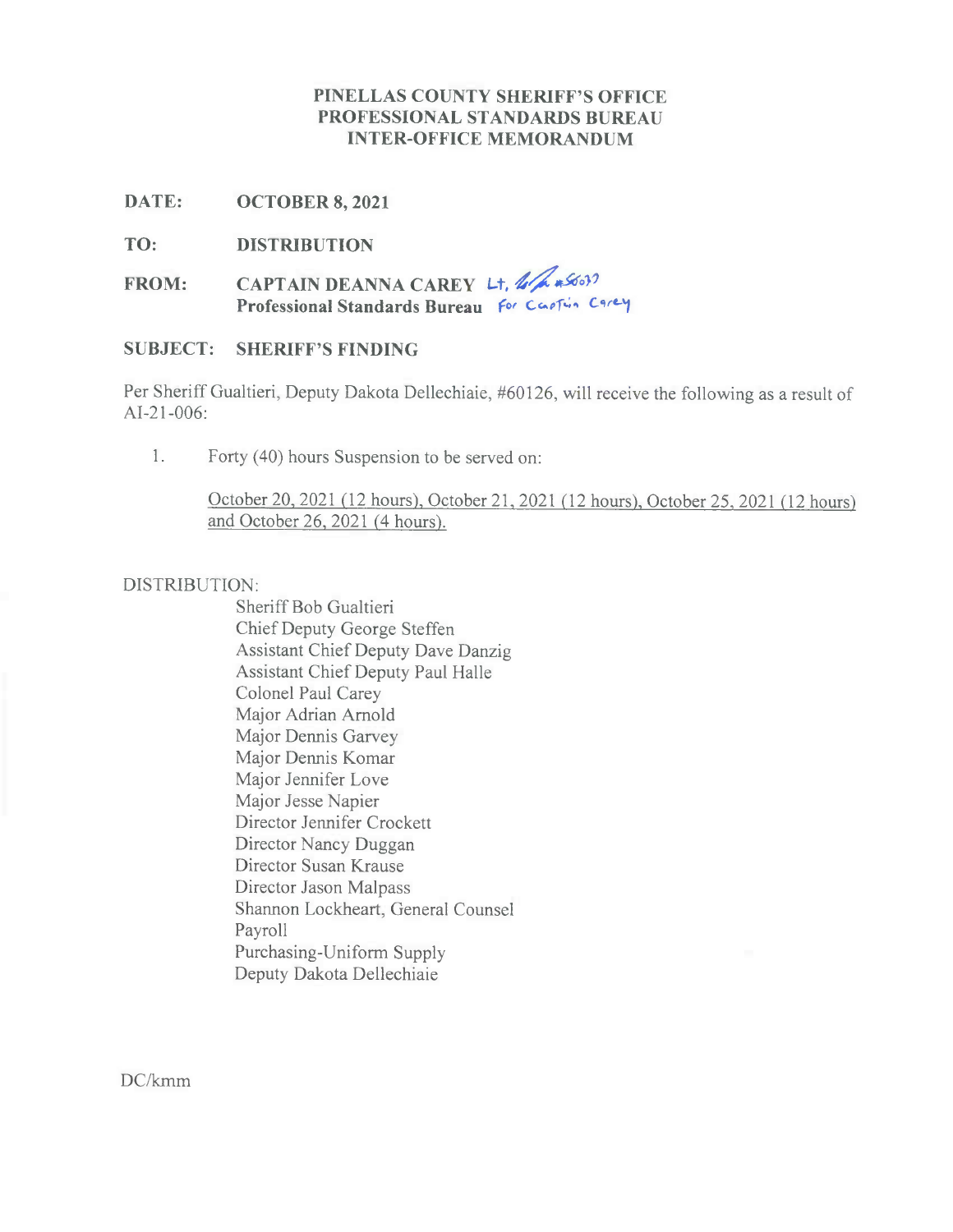## **PINELLAS COUNTY SHERIFF'S OFFICE INTER-OFFICE MEMORANDUM**

### **DATE: OCTOBER 1, 2021**

# **TO: DEPUTY DAKOTA DELLECHIAIE, #60126**

#### **FROM: SHERIFF BOB GUALTIERI**

#### **SUBJECT: CHARGES RE: AI-21-006**

An investigation has been conducted by the Administrative Investigation Division, Professional Standards Bureau, of the Pinellas County Sheriffs Office. As <sup>a</sup> result of this investigation, the Administrative Review Board has determined you committed the following violation:

On, but not limited to, February 22, 2021, while on duty in Pinellas County, Florida, you violated the Pinellas County Sheriffs Civil Service Act Laws of Florida, 89-404 as amended by Laws of Florida 08-285, Section 6, Subsection 4, by violating the provisions of law or the rules, regulations, and operating procedures of the Office of the Sheriff.

1. You violated Pinellas County Sheriff's Office General Order 3-1.1, Rule and Regulation 5.4, Duties and Responsibilities.

Synopsis: You engaged in the pursuit of a vehicle that violated Pinellas County Sheriff's Office policy.

While on-duty and patrolling in the unincorporated area of Clearwater, you were traveling southbound on U.S. Highway 19 North when you observed a vehicle that appeared to be travelling in excess of the speed limit. The vehicle accelerated away from you before you attempted a traffic stop, so you began to follow the vehicle which was traveling at a significant distance in front of you. You continued to follow the vehicle in excess of the posted speed limit of <sup>55</sup> miles per hour while traveling southbound on US Highway 19 North.

You made a radio transmission notifying dispatch of the vehicle and stated the vehicle was possibly travelling in excess of 100 miles per hour. As you were attempting to catch up the vehicle, you passed several civilian motorists at speeds up to 132 miles per hour while only activating your emergency equipment once for a brief time. During this timeframe, you advised dispatch you had the vehicle "paced at 120, still pulling away."

The driver of the vehicle took further evasive action by exiting onto Frontage Road and then merging onto northbound US Highway 19 North after making a u-turn at Belleair Road. You continued northbound while exiting and re-entering US Highway 19 North until reaching Sunset Point Road. Your speeds while on Frontage Road exceeded 100 miles per hour, while the posted speed limit is 35 miles per hour. This included going through a red light at Drew Street at a high rate of speed without emergency equipment and without attempting to clear the intersection prior to proceeding through it.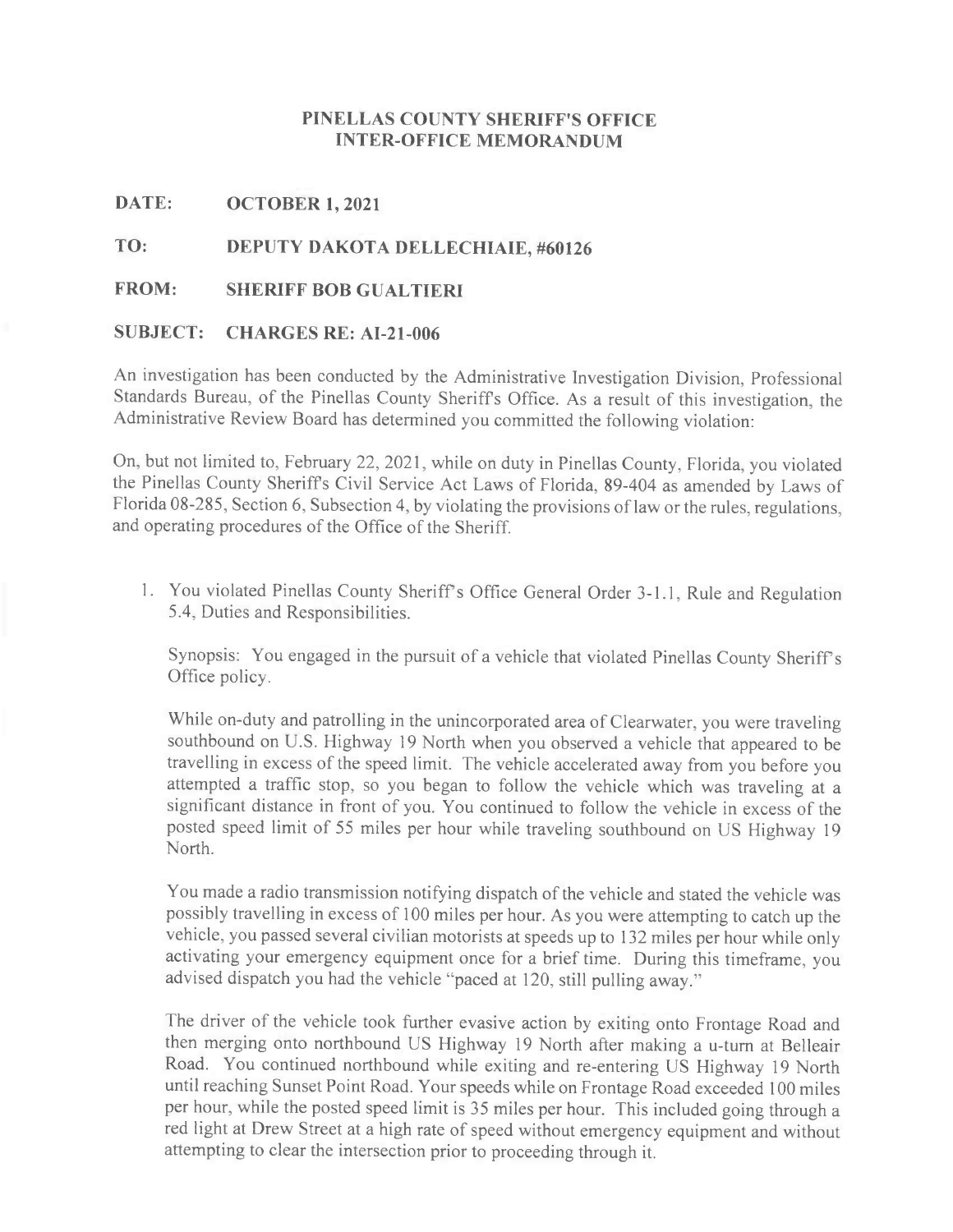You continued to pursue the vehicle eastbound on Sunset Point Road while reaching speeds of at least 102 miles per hour without any emergency equipment activated. The vehicle then proceeded northbound through the intersection of Sunset Point Road and McMullen Booth Road without stopping for the red traffic signal.

As you approached McMullen Booth Road and State Road 580, you activated your emergency lights while behind the suspect vehicle in an attempt to effect a traffic stop. Prior to activating your emergency equipment for the attempted traffic stop, your in-car video indicated you were traveling 130 miles per hour. The vehicle failed to stop and you then advised on the radio you had fleeing charges.

You continued to follow the vehicle eastbound on State Road 580 into Hillsborough County. While driving towards Hillsborough County, your speeds exceeded 100 miles per hour at times, though you no longer had a visual of the vehicle. The driver of the vehicle turned off all of the vehicle's lights and operated in this manner numerous times with other civilian motorists on the roadway for a significant portion of this incident.

During your Administrative Interview, you testified the only charges you had on the driver were speeding and fleeing and eluding and acknowledged a pursuit of this vehicle for the aforementioned charges was not in compliance with policy. You also testified that these actions were dangerous for other motorists on the roadway. You stated you were "not thinking logically" during this incident.

During your Administrative Review Board, you admitted your presence behind the suspect vehicle was likely the cause of the suspect's excessive speeds and your continued pursuit of the vehicle put not only yourself in danger, but other motorists. You stated, "I have no justification for it."

You admitted to this violation.

# Disciplinary Points and Recommended Discipline Range:

You were found to be in violation of one (1) Level Five Rules and Regulations violation totaling fifty (50) points. These points, which were affected by no modified points from previous discipline, resulted in fifty (50) progressive discipline points. At this point level, the recommended discipline range is from five (5) days Suspension to Termination.

Disciplinary action shall be consistent with progressive discipline, for cause in accordance with the provisions of the Pinellas County Civil Service Act.